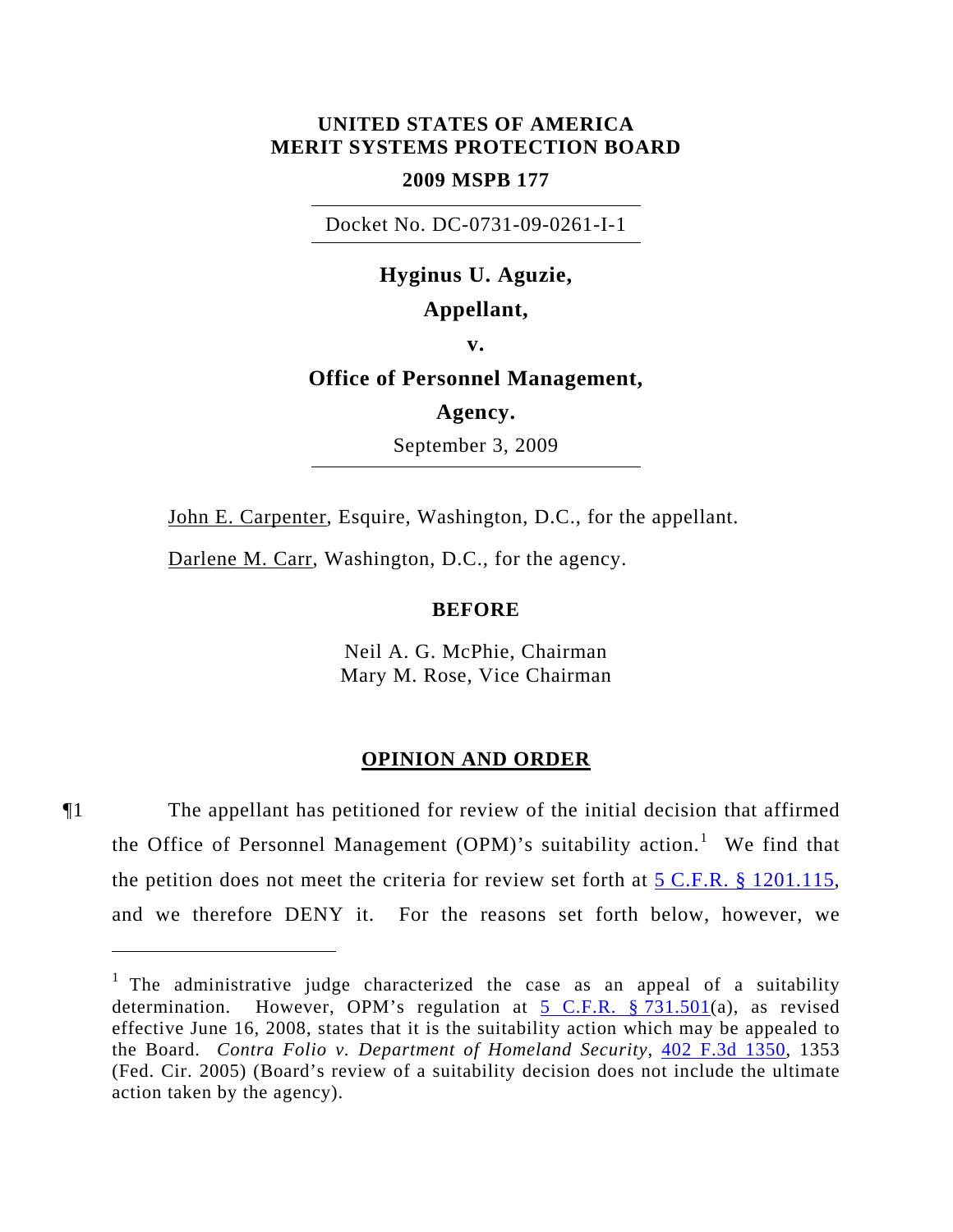REOPEN this case on our own motion under 5 C.F.R. § 1201.118, VACATE the initial decision, and REMAND for further proceedings.

#### BACKGROUND

¶2 On May 17, 2006, the U.S. Commission on Civil Rights (USCCR) hired the appellant as a GS-9 Budget Analyst, on a career conditional appointment subject to a 1-year probationary period. Initial Appeal File (IAF), Tab 4(2qq). By letter dated December 15, 2008, OPM informed the appellant that it had found him unsuitable for his position and had taken the following actions: (1) directed USCCR to remove him from the rolls within 5 days of its receipt of the decision, pursuant to [5 C.F.R. § 731.304](http://frwebgate.access.gpo.gov/cgi-bin/get-cfr.cgi?YEAR=current&TITLE=5&PART=731&SECTION=304&TYPE=PDF); (2) cancelled any reinstatement eligibility obtained from his appointment or any other eligibilities he may have had for positions covered under 5 C.F.R. part 731; and (3) debarred him from competition for, or appointment to, any covered position for a period of 3 years ending December 11, 2011. IAF, Tab 4(2b). The record does not include an SF-50 recording the appellant's removal, but neither party disputes that USCCR complied with OPM's instruction.

¶3 The appellant filed an appeal with the Board, contesting OPM's suitability action and raising affirmative defenses of harmful error and discrimination based on race and national origin. IAF, Tab 1. The administrative judge found that the Board had jurisdiction over the appeal under [5 U.S.C. § 7701](http://www.law.cornell.edu/uscode/5/7701.html) and [5 C.F.R.](http://frwebgate.access.gpo.gov/cgi-bin/get-cfr.cgi?YEAR=current&TITLE=5&PART=731&SECTION=501&TYPE=PDF)  [§ 731.501.](http://frwebgate.access.gpo.gov/cgi-bin/get-cfr.cgi?YEAR=current&TITLE=5&PART=731&SECTION=501&TYPE=PDF) IAF, Tab 9. Following a hearing, the administrative judge sustained the charge, found the appellant's affirmative defenses unproven, and affirmed the suitability decision. IAF, Tab 13.

## ANALYSIS

¶4 We reopen this case to address the question, not raised below or on petition for review, of whether the appellant is entitled to appeal his removal to the Board as an adverse action under 5 U.S.C. chapter 75, subchapter II. At the time of his removal, the appellant occupied a competitive service position and had completed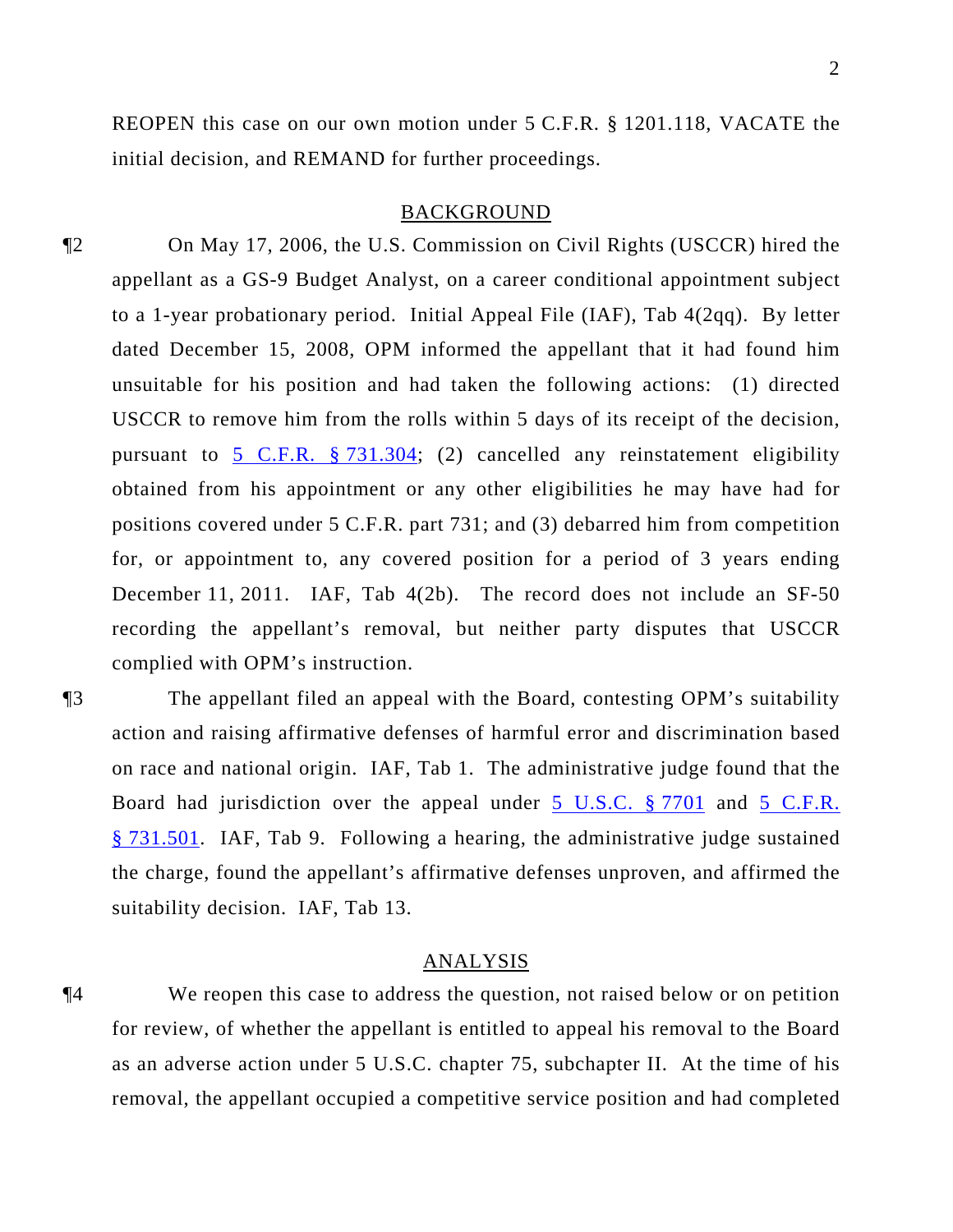his 1-year probationary period. *See* IAF, Tab 4(2qq). He therefore satisfies the definition of an "employee" at  $5 \text{ U.S.C. }$  \$7511(a)(1)(A). Furthermore, with certain exceptions not applicable here, a removal falls within the scope of 5 U.S.C. chapter 75, subchapter II. *See* 5 U.S.C. § 7512. Under regulations prescribed by OPM, an agency may take an action covered by that subchapter against an employee only for such cause as will promote the efficiency of the service. 5 U.S.C. § 7513(a). An employee against whom such an action is taken is entitled to certain procedural protections, listed at § 7513(b), and is also entitled to appeal the action to the Board. 5 U.S.C. § 7513(d). Consequently, it appears the appellant in this case may have a statutory right to appeal his removal as an adverse action under chapter 75, subchapter II, notwithstanding OPM's characterization of the removal as an action under 5 C.F.R. part 731.<sup>2</sup>

¶5 The distinction is not merely academic. Our jurisdiction over adverse actions under 5 U.S.C. chapter 75, subchapter II includes the authority to mitigate penalties. *See Douglas v. Veterans Administration*, [5 M.S.P.R. 280](http://www.mspb.gov/netsearch/getdecision.aspx?volume=5&page=280), 296 (1981). In addition, the respondent in an adverse action appeal would not be OPM, but rather USCCR, as it was the latter agency that effected the removal action, even

 $2$  In the Federal Register notice announcing the June 16, 2008 revision of its suitability regulations, OPM contended that where there is a choice between taking an action under 5 C.F.R. part 731 or another authority, the Board "cannot hold an agency to standards relating to a legal authority the agency did not invoke." 73 Fed. Reg. 20149, 20153 (Apr. 15, 2008). For the Board to do so, OPM argued, would be contrary to *Lovshin v. Department of the Navy*, [767 F.2d 826](http://lawlibrary.rutgers.edu/resource.org/fed_reporter/F2/767/767.F2d.826.html) (Fed. Cir. 1985) (*en banc*), *cert. denied*, 475 U.S. 1111 (1986), in which our reviewing court held that an agency may rely on either 5 U.S.C. chapter 43 or chapter 75 to take a performance-based action. *Id*. at 843. *Lovshin* differs from this case, however, in that chapter 43 and chapter 75 procedures are, by statute, mutually exclusive, at least with respect to specific charges. *See*  [5 U.S.C. § 7512](http://www.law.cornell.edu/uscode/5/7512.html)(D); *Lovshin*, 767 F.2d at 843 (agency may bring a mixed case, relying on chapter 43 for charge of unacceptable performance but also chapter 75 for alternative or additional charges). Thus, an agency may prevent the Board from applying chapter 75 standards by invoking chapter 43 as the sole authority for its performance-based action. By contrast, we are aware of no statutory provision that would preclude a removal action ostensibly taken under 5 C.F.R. part 731 from being adjudicated under chapter 75 standards.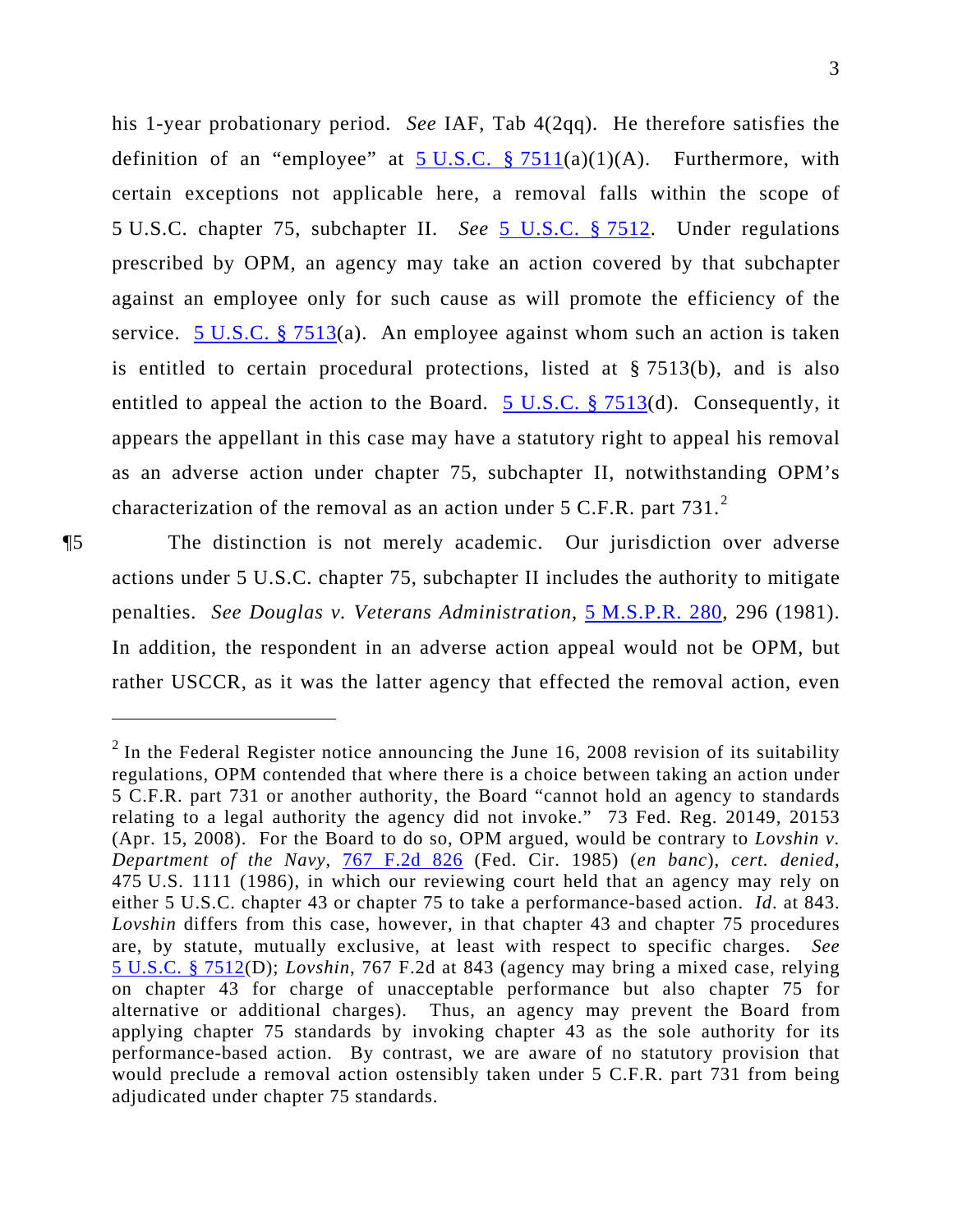if it did so at OPM's direction. *See* 5 C.F.R. § 731.304 ("the employing agency must remove the appointee or employee from the rolls within 5 work days of receipt of OPM's final decision.").

¶6 We note that under OPM's current regulations governing suitability determinations and actions, a removal action may not be taken under both 5 C.F.R. part 731 and part 752. *See* [5 C.F.R. § 731.204\(](http://frwebgate.access.gpo.gov/cgi-bin/get-cfr.cgi?YEAR=current&TITLE=5&PART=731&SECTION=204&TYPE=PDF)f) ("[a]n action to remove an appointee or employee . . . under this part is not an action under part . . . 752 of this chapter."). An action under 5 U.S.C. chapter 75, subchapter II, is ipso facto an action under 5 C.F.R. part 752, which incorporates that subchapter in its entirety. *See* [5 C.F.R. § 752.301](http://frwebgate.access.gpo.gov/cgi-bin/get-cfr.cgi?YEAR=current&TITLE=5&PART=752&SECTION=301&TYPE=PDF). Thus, if the appellant's removal was an action under 5 U.S.C. chapter 75, subchapter II, OPM's own regulations preclude it from being construed as a suitability action under 5 C.F.R. part 731, even though USCCR acted in compliance with an OPM directive issued under the purported authority of [5 C.F.R. § 731.304.](http://frwebgate.access.gpo.gov/cgi-bin/get-cfr.cgi?YEAR=current&TITLE=5&PART=731&SECTION=304&TYPE=PDF) *Cf. Cruz-Packer v. Department of Homeland Security*, [102 M.S.P.R. 64](http://www.mspb.gov/netsearch/getdecision.aspx?volume=102&page=64),  $\[\,6\]$  (2006) ([5 C.F.R. § 731.105](http://frwebgate.access.gpo.gov/cgi-bin/get-cfr.cgi?YEAR=current&TITLE=5&PART=731&SECTION=105&TYPE=PDF)(b) did not serve as authority for removal of excepted service employee, notwithstanding agency's characterization of the action as a "suitability determination."). To the extent § 731.204(f) may purport to carve out an exception to the Board's statutory jurisdiction under 5 U.S.C.  $\S$  7513(d), the validity of the regulation is in doubt. *Cf. DoPadre v. Office of Personnel Management*, [69 M.S.P.R. 346](http://www.mspb.gov/netsearch/getdecision.aspx?volume=69&page=346), 351-52 (1996) (invalidating regulation intended to limit Board's authority under [5 U.S.C.](http://www.law.cornell.edu/uscode/5/8347.html)  [§ 8347\(](http://www.law.cornell.edu/uscode/5/8347.html)d)(1) to review OPM's application of regulations governing court orders affecting retirement benefits); *Cuellar v. U.S. Postal Service*, [8 M.S.P.R. 624](http://www.mspb.gov/netsearch/getdecision.aspx?volume=8&page=624), 632 (1981) (invalidating regulation allowing for emergency suspensions in situations not within the "crime exception" of 5 U.S.C. § 7513(b)).

## ORDER

¶7 The initial decision is vacated. On remand, the parties shall be provided an opportunity to brief the question of whether the appellant is entitled to appeal his